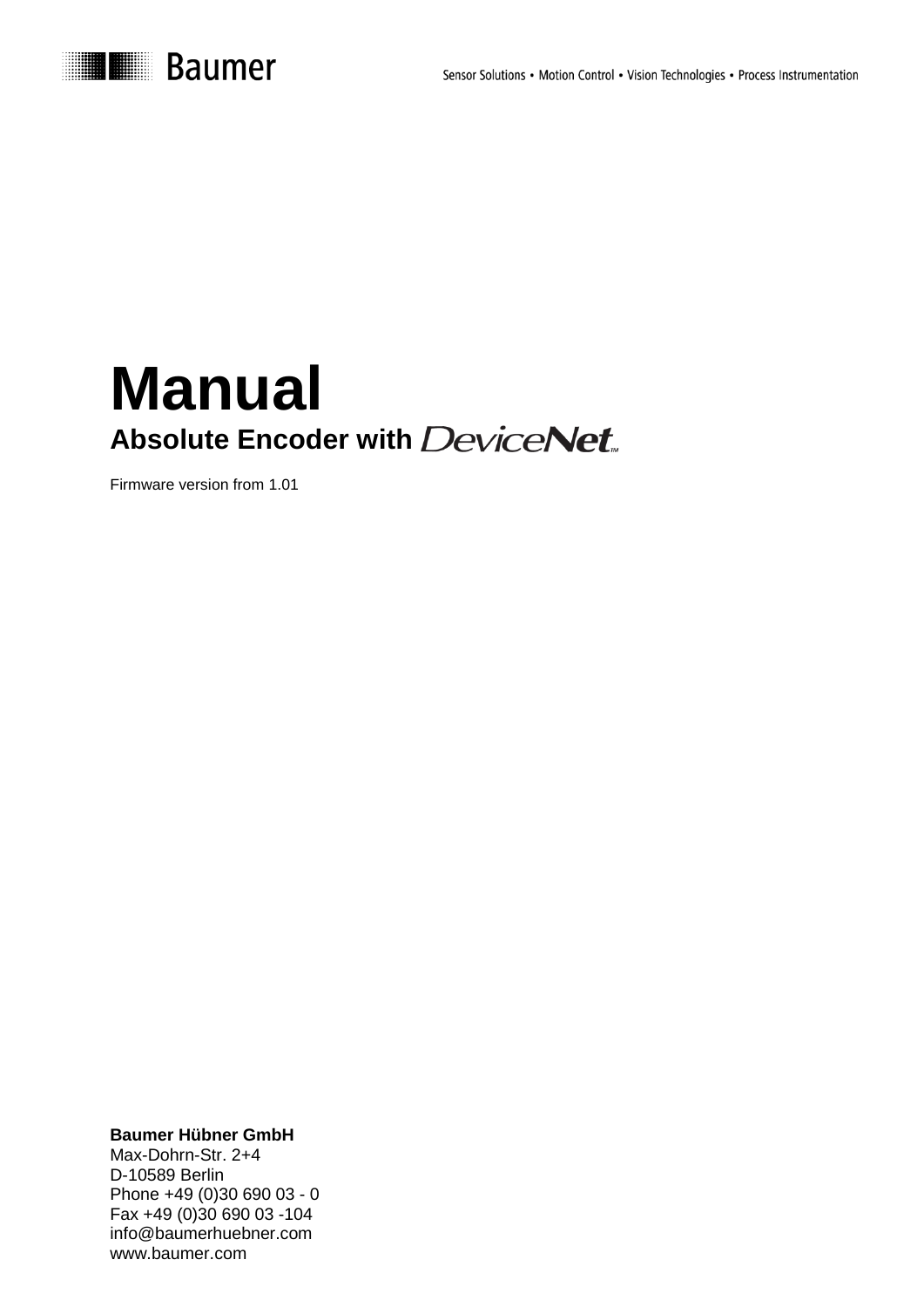

### **Content**

|                  | Page |
|------------------|------|
| 1                |      |
| 11               |      |
| 12               |      |
| $\overline{2}$   |      |
| 3                |      |
| 3.1              |      |
| 3.2              |      |
| 3.3              |      |
| $\blacktriangle$ |      |
| 5                |      |
| 6                |      |
| 7                |      |
| 8                |      |
| 9                |      |
| 9.1              |      |
| 9.1.1            |      |
| 9.1.2            |      |
| 9.1.3            |      |
| 9.1.4            |      |
| 9.2              |      |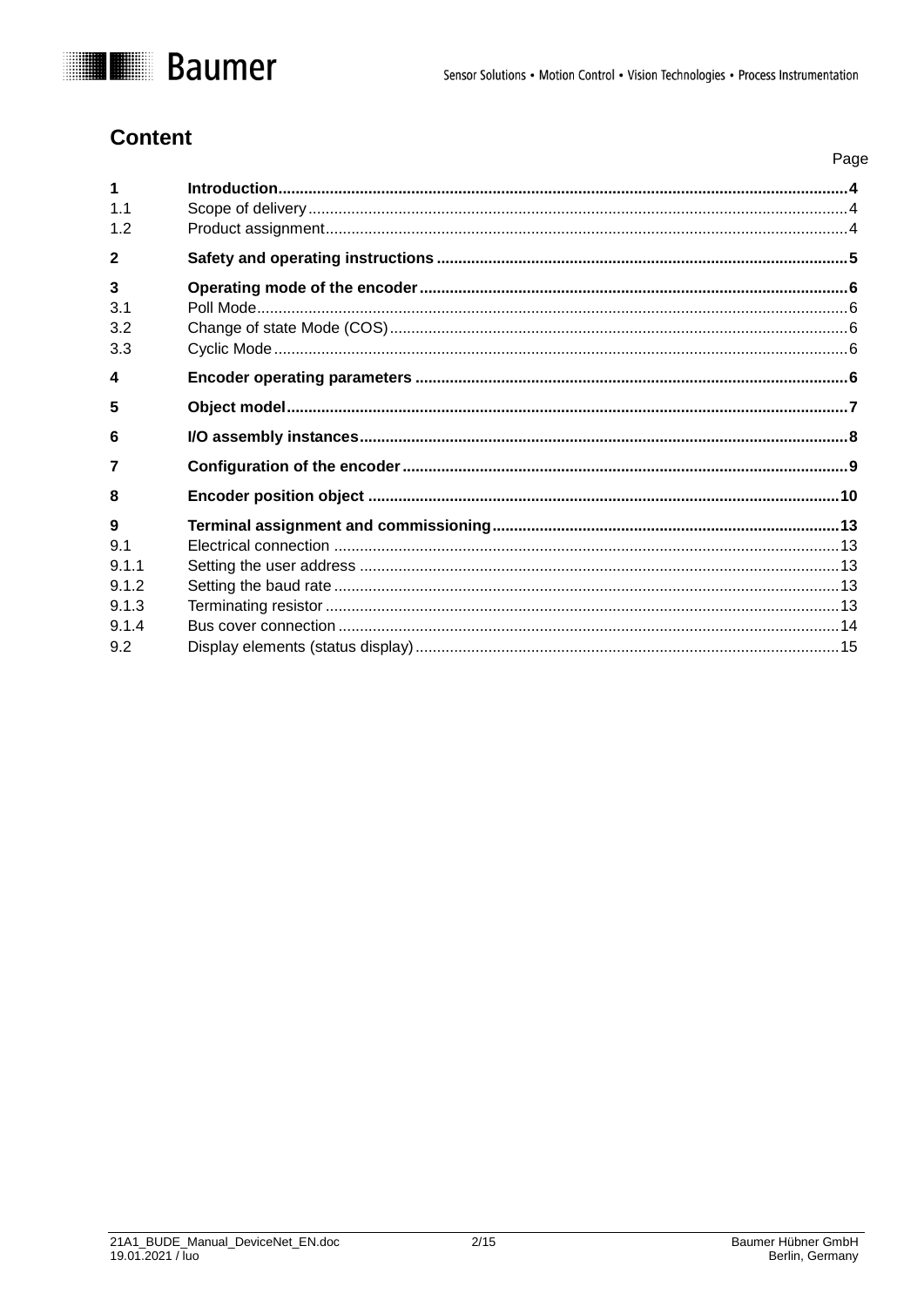

#### **Disclaimer of liability**

The present manual was compiled with utmost care, errors and omissions reserved. For this reason Baumer Huebner GmbH rejects any liability for the information compiled in the present manual. Baumer Huebner GmbH nor the author will accept any liability for direct or indirect damages resulting from the use of the present information.

At any time we should be pleased receiving your comments and proposals for further improvement of the present document.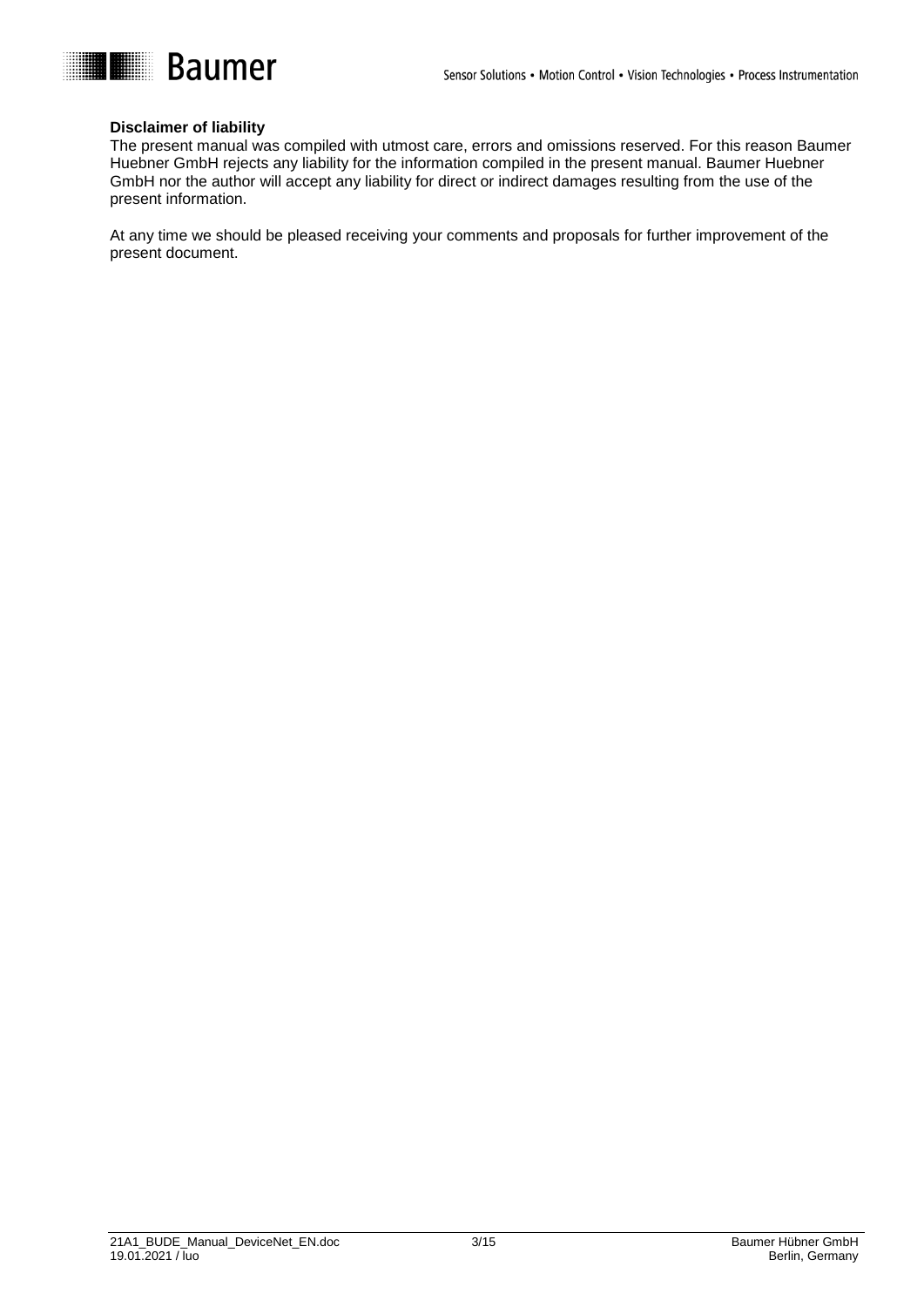## <span id="page-3-0"></span>**1 Introduction**

### <span id="page-3-1"></span>**1.1 Scope of delivery**

Please check the delivery upon completeness prior to commissioning.

Depending on encoder configuration and part number delivery is including:

- Basic encoder with DeviceNet bus cover
- EDS files and manual available as download in the internet at <https://www.baumer.com/goto/qpMPe>

### <span id="page-3-2"></span>**1.2 Product assignment**

### **Shaft encoders**

| <b>Produkt</b>                                 | <b>Produkt-</b><br>Code | Eds-Datei    | <b>Produktfamilie</b> |
|------------------------------------------------|-------------------------|--------------|-----------------------|
| AMG 11 D13                                     | 0x0B                    | AMG11D13.eds | AMG 11 - Singleturn   |
| AMG 11 D29                                     | 0x0A                    | AMG11D29.eds | AMG 11 - Multiturn    |
| AMG 81 D13                                     | 0x0B                    | AMG81D13.eds | AMG 81 - Singleturn   |
| AMG 81 D29                                     | 0x0A                    | AMG81D29.eds | AMG 81 - Multiturn    |
| $PMG10\# - \# \# \# \# \# \text{DN}.3000\# \#$ | 0x0B                    | PMG10D13.eds | PMG 10 - Singleturn   |
| PMG10#-###.###DN.3600#.#                       | 0x0A                    | PMG10D29.eds | PMG 10 - Multiturn    |

### **Hollow shaft encoders**

| <b>Produkt</b>           | <b>Produkt-</b><br>Code | Eds-Datei    | <b>Produktfamilie</b> |
|--------------------------|-------------------------|--------------|-----------------------|
| <b>HMG 11 D13</b>        | 0x0B                    | HMG11D13.eds | HMG 11 - Singleturn   |
| <b>HMG 11 D29</b>        | 0x0A                    | HMG11D29.eds | HMG 11 - Multiturn    |
| HMG10#-###.###DN.3000#.# | 0x0B                    | HMG10D13.eds | HMG 10 - Singleturn   |
| HMG10#-###.###DN.3600#.# | 0x0A                    | HMG10D29.eds | HMG 10 - Multiturn    |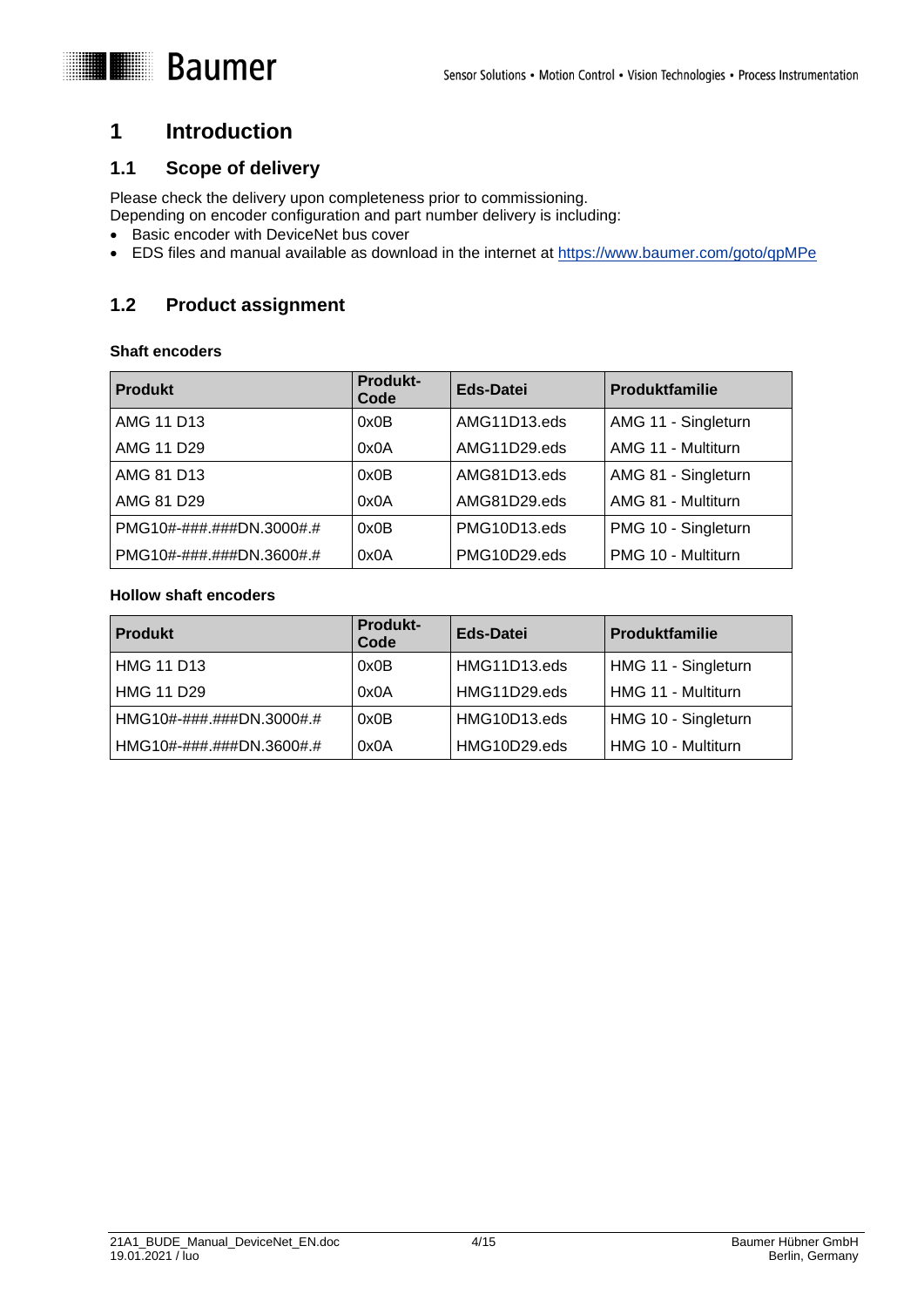<span id="page-4-0"></span>

### **Supplementary information**

**Baumer** 

- This manual is intended as a supplement to already existing documentation (catalogues, data sheets and assembly instructions). They can be downloaded at [https://www.baumer.com/goto/qpMPe.](https://www.baumer.com/goto/qpMPe)
- The manual must be read without fail before initial commissioning of the equipment.

### **Intended purpose of the equipment**

 The encoder is a precision measurement device. It is used to determine angular positions and revolutions, and to prepare and supply measured values in the form of electrical output signals for the follow-on device systems. The encoder may only be used for this purpose.

### **Commissioning**

- The encoder may only be installed and assembled by suitably qualified experts.
- Observe the operating instructions of the machine manufacturer.

#### **Safety remarks**

- Prior to commissioning the equipment, check all electrical connections.
- If installation, electrical connection or any other work performed at the encoder or at the equipment is not correctly executed, this can result in a malfunction or failure of the encoder.
- Steps must be taken to exclude any risk of personal injury, damage to the plant or to the operating equipment as a result of encoder failure or malfunction by providing suitable safety precautions.
- Encoders must not be operated outside the specified limited values (see detailed product documentation).

*Failure to comply with the safety remarks can result in malfunctions, personal injury or damage to property.*

#### **Transport and storage**

- Only ever transport or store encoders in their original packaging.
- Never drop encoders or expose them to major vibrations.

### **Assembly**

- Avoid impacts or shocks on the housing and shaft.
- Avoid any twist or torsion on the housing.
- Do not open the encoder or make any mechanical changes to it.

*The shaft, ball bearings, glass pane or electronic components can be damaged. In this case, safe and reliable operation cannot be guaranteed.*

### **Electrical commissioning**

- Do not make any electrical changes at the encoder.
- Do not carry out any wiring work when the encoder is live.
- Never plug or unplug the electrical connection when the encoder is live.
- Ensure that the entire plant is installed in line with EMC requirements. The installation environment and wiring affect the electromagnetic compatibility of the encoder. Install the encoder and supply cables separately or at a long distance from cables with high interference emissions (frequency converters, contactors etc.)
- Where working with consumers which have high interference emissions, make available a separate power supply for the encoder.
- Connect the encoder to the protective earth (PE) conductor
- Use shielded cable. Ideally, aim a single side connection to protective earth (PE) at the plc side.
- The braided screen, the shield film and the drain wire of the cable must not touch the housing.

*Failure to observe these instructions can result in malfunctions, material damage or personal injury.*

#### **Disposal**

Dispose of encoder components in accordance with locally applicable legislation.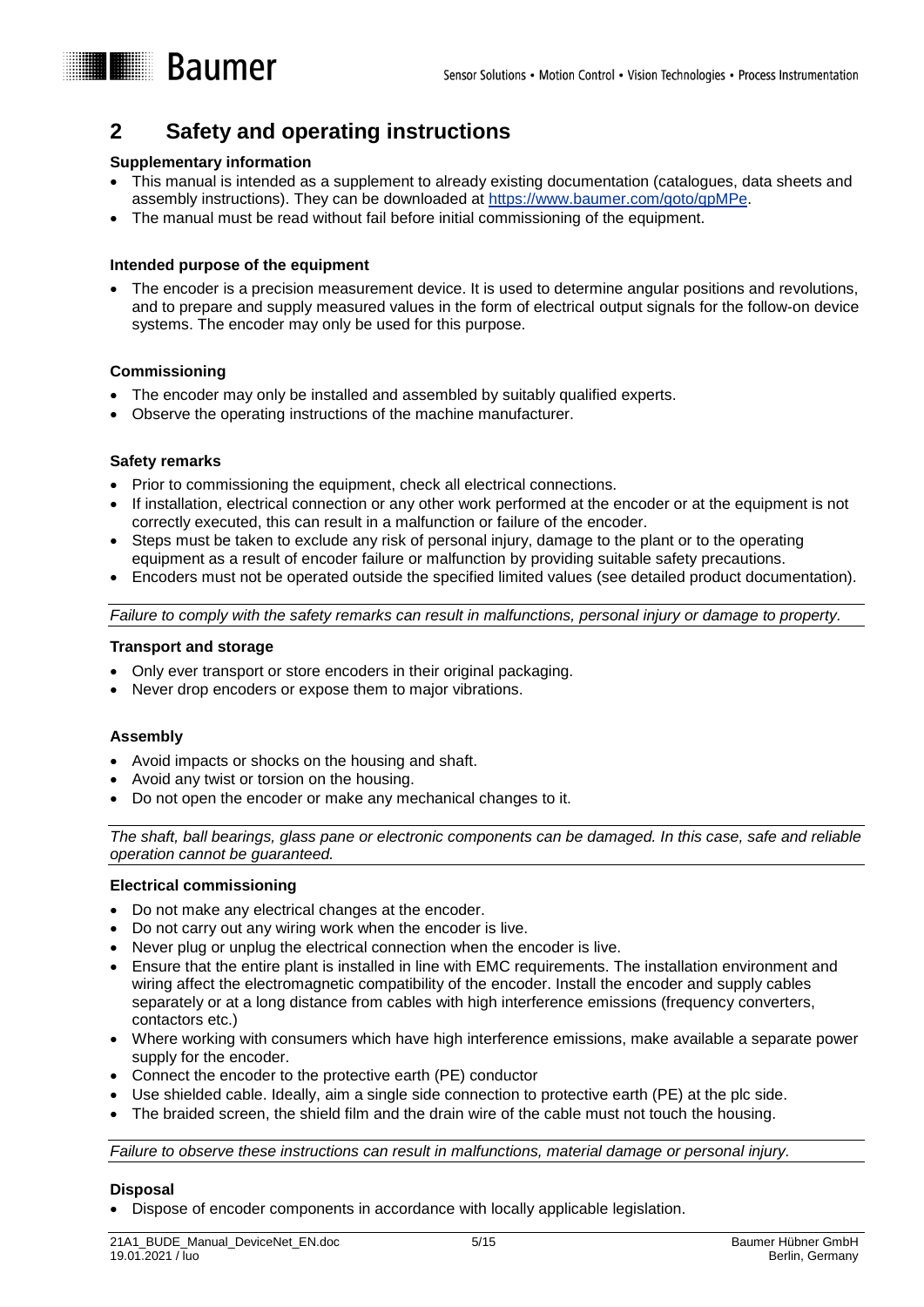

## <span id="page-5-0"></span>**3 Operating mode of the encoder**

### <span id="page-5-1"></span>**3.1 Poll Mode**

In the Poll mode, the encoder transmits at the request of a different user. The transmitted data can be either position data or additionally to the position data, also contain a warning flag and an alarm flag.

### <span id="page-5-2"></span>**3.2 Change of state Mode (COS)**

The encoder transmits position data without a request from a different user, when the current process actual value has changed by a certain amount (adjustable COS delta).

### <span id="page-5-3"></span>**3.3 Cyclic Mode**

The encoder transmits position data without a request from a different user after expiry of a programmed time interval (adjustable between 1 and 65535 ms)

## <span id="page-5-4"></span>**4 Encoder operating parameters**

### **Description of operating parameters**

| <b>Parameter</b>                                  | <b>Description</b>                                                                                                                                                                                                                     | Value range                   |                         |            | Default value | <b>Product</b> |
|---------------------------------------------------|----------------------------------------------------------------------------------------------------------------------------------------------------------------------------------------------------------------------------------------|-------------------------------|-------------------------|------------|---------------|----------------|
|                                                   |                                                                                                                                                                                                                                        | decimal                       | hex                     | <b>Bit</b> | (decimal)     |                |
| Sense of<br>rotation                              | Behaviour of the output code<br>depending on the sense of<br>rotation of the shaft seen<br>looking at the flange<br>$CW =$ Increasing values with<br>clockwise rotation<br>$CCW =$ Increasing values with<br>counterclockwise rotation | $CW = 0$<br>$CCW = 1$         | $CW = 0h$<br>$CCW = 1h$ |            | $CW = 0$      | All            |
| <b>Resolution</b>                                 | Number of steps per<br>revolution, input in integral<br>steps                                                                                                                                                                          | 1.8192                        | 12000h                  | 1.13       | 8192          | All            |
| Measurement<br>range<br>(overall<br>resolution) * | Total resolution = number of<br>steps per revolution x number<br>of revolutions.                                                                                                                                                       | 1.536870912                   | 120000000h              | 1.29       | 536870912     | All            |
| Preset value                                      | A certain output value is<br>assigned to the current<br>position value                                                                                                                                                                 | 0., set overall resolution -1 |                         |            | $\Omega$      | All            |

\* In the case of singleturn encoders, the measurement range = the resolution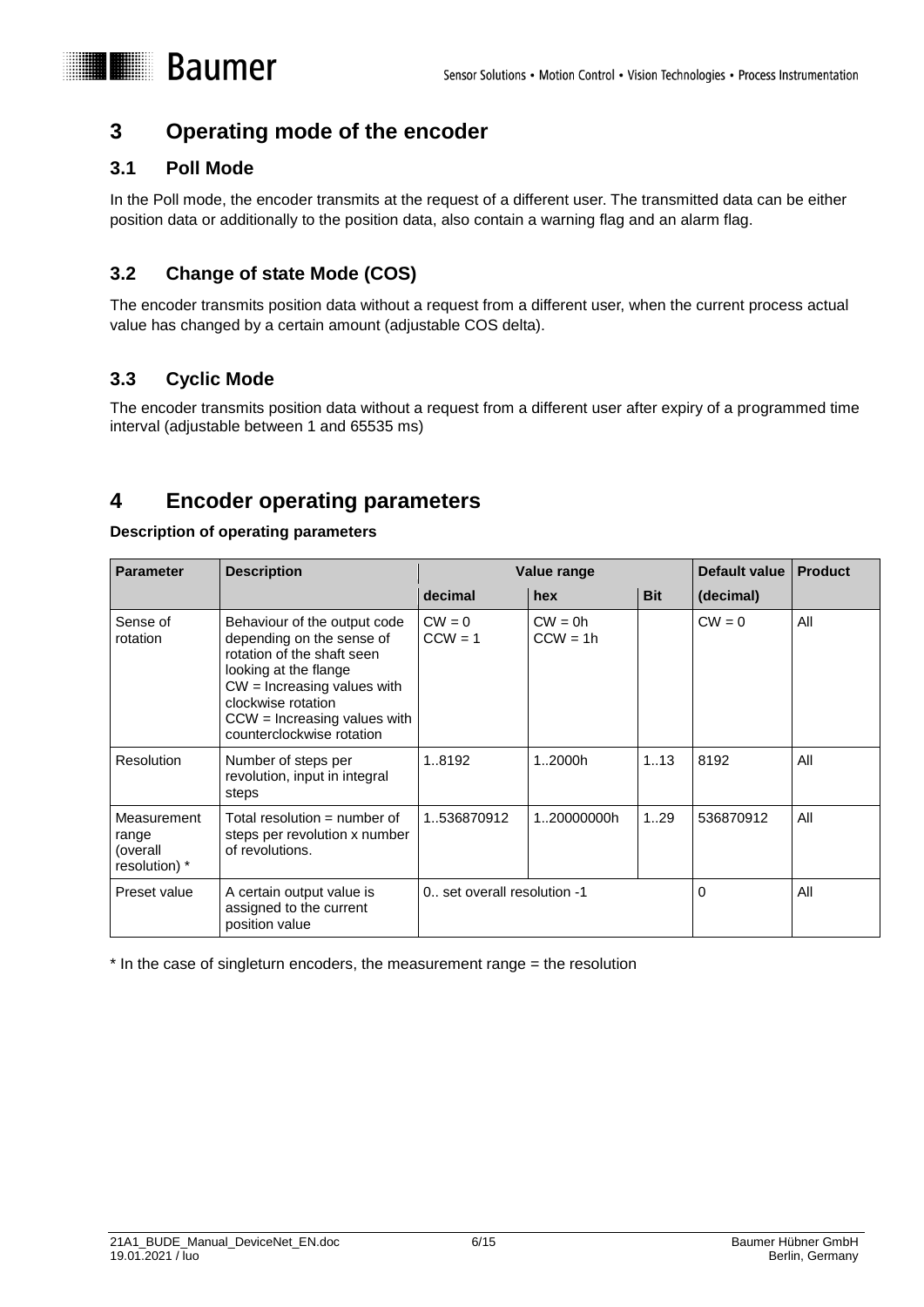# <span id="page-6-0"></span>**5 Object model**

The object model describes the object classes used by the encoder. The encoder feature a predefined master slave connection set. It is a group 2 only server. The table below indicates the object classes and the number of entities available in each class.

| <b>Object class</b>      | No. of instances  |
|--------------------------|-------------------|
| 01h: Identity            |                   |
| 02h: Message Router      |                   |
| 03h: DeviceNet           |                   |
| 05h: Connection          | 1 explicit, 2 I/O |
| 04h: Assembly            | 2                 |
| <b>OFh: Parameter</b>    | 19                |
| 2Bh: Acknowledge Handler |                   |
| 2Fh: Encoder Position    |                   |

The diagram indicates the relationship between the individual object classes

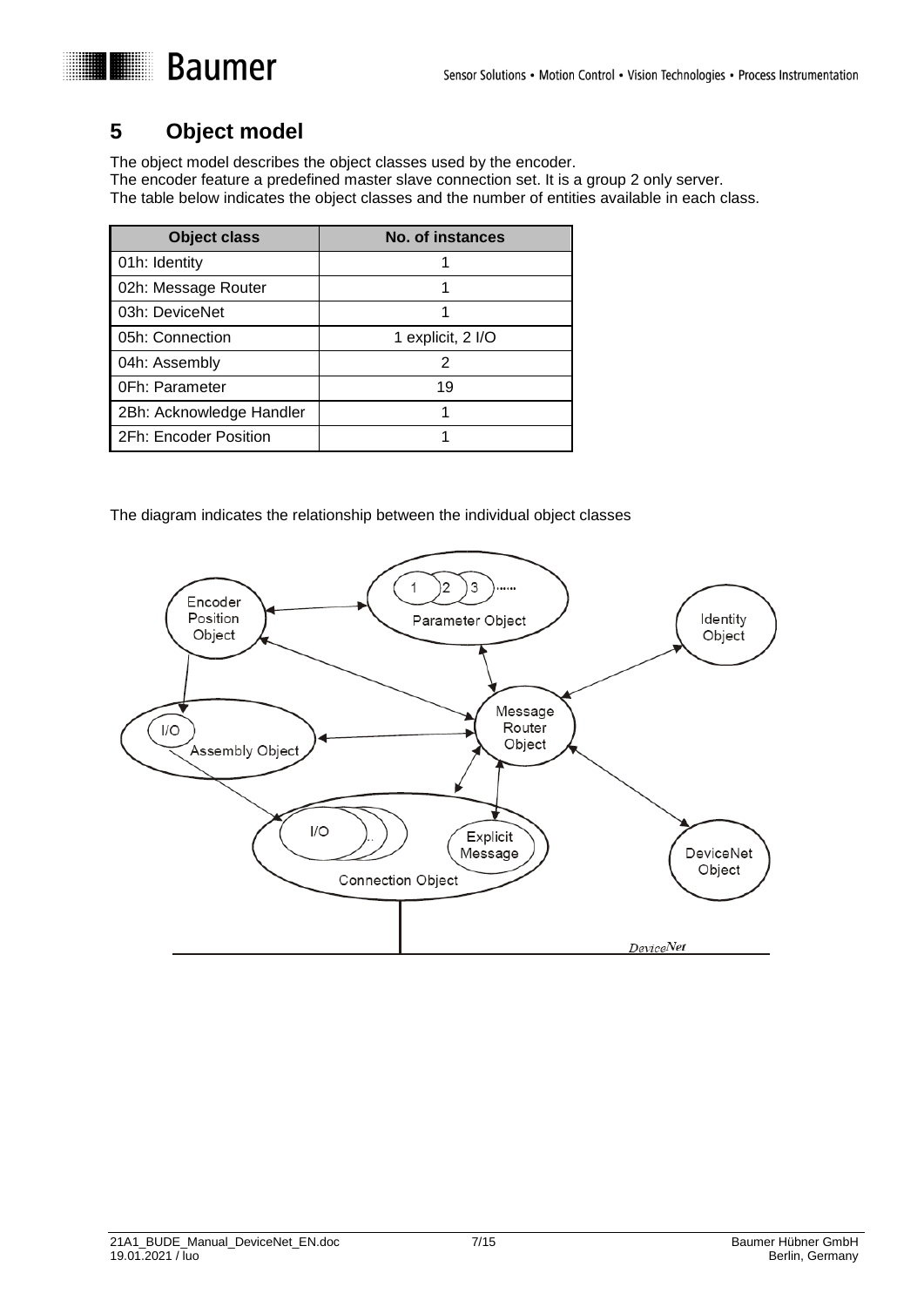

### <span id="page-7-0"></span>**6 I/O assembly instances**

The encoder supports 2 I/O assembly instances. The instance is determined by instance attribute 14 (produced\_connection\_path) of the connection object. The programmed value is automatically saved in the non-volatile memory ("Save" service not necessary here). The default value is instance 1.

**Baumer** 

The encoder supplies the following data. From the viewpoint of the master, this is input data.

| <b>Instance</b> | Type  | <b>Name</b>                                |
|-----------------|-------|--------------------------------------------|
|                 | Input | Position value                             |
|                 | Input | Position value & Warning flag & Alarm flag |

### **Format of I/O assembly data attributes**

The I/O assembly data attributes have the following format:

| <b>Instance</b> | <b>Byte</b> | Bit7                        | Bit <sub>6</sub> | Bit <sub>5</sub> | Bit4 | Bit3               | Bit2 | Bit1 | <b>Bit0</b> |
|-----------------|-------------|-----------------------------|------------------|------------------|------|--------------------|------|------|-------------|
|                 | 0           |                             |                  |                  |      | Position value LSB |      |      |             |
|                 |             |                             | Position value   |                  |      |                    |      |      |             |
|                 | 2           |                             | Position value   |                  |      |                    |      |      |             |
|                 | 3           | <b>Position value MSB</b>   |                  |                  |      |                    |      |      |             |
| $\overline{2}$  | 0           | Position value LSB          |                  |                  |      |                    |      |      |             |
|                 | 1           | Position value              |                  |                  |      |                    |      |      |             |
|                 | 2           | Position value              |                  |                  |      |                    |      |      |             |
|                 | 3           | <b>Position value MSB</b>   |                  |                  |      |                    |      |      |             |
|                 | 4           | Warning<br>Reserved<br>flag |                  |                  |      | Alarm flag         |      |      |             |

Examples: Path for instance 1 (in hex): "20 04 24 01" Path for instance 2 (in hex): "20 04 24 02"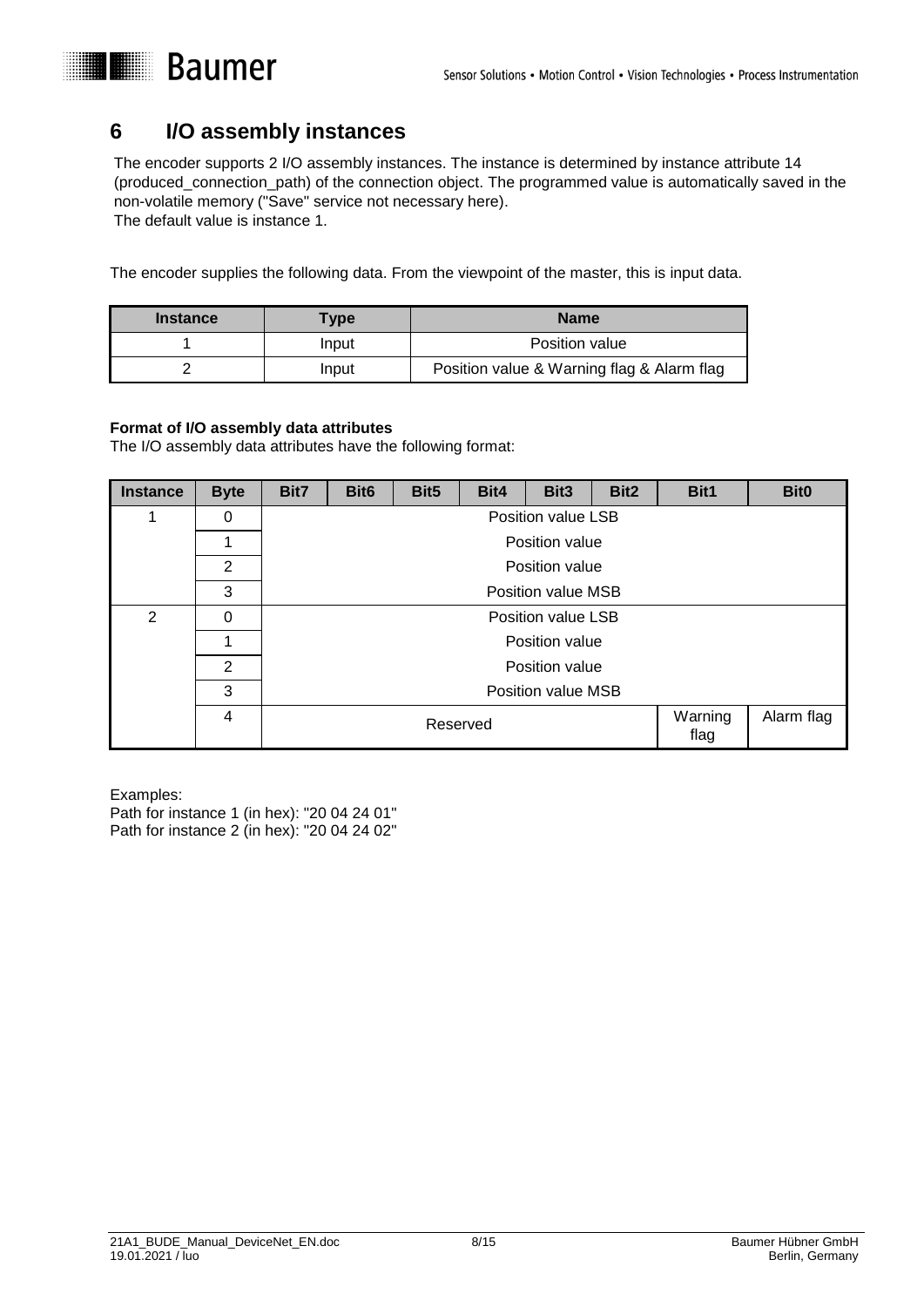# **I** Baumer

# <span id="page-8-0"></span>**7 Configuration of the encoder**

The encoder-specific parameters can be programmed using the parameter object 0Fh. Each instance of the relevant object refers to a certain attribute of the encoder position object. Changed parameters are initially saved in the non-volatile memory by the "Save" service.

### **Instances of the parameter object**

The table below shows the instances of parameter object OFh which are supported by the encoder.

| Instance no.   | <b>Name</b>                             | Reference to attribute no. of the<br>encoder position object 2Fhex |
|----------------|-----------------------------------------|--------------------------------------------------------------------|
| 1              | Sense of rotation                       | 3                                                                  |
| $\overline{2}$ | Internal diagnostic function (not used) | 4                                                                  |
| 3              | Scaling function                        | 5                                                                  |
| 4              | Position format                         | $\,6$                                                              |
| 5              | Steps per turn                          | $\overline{7}$                                                     |
| 6              | Total resolution in steps               | 8                                                                  |
| $\overline{7}$ | Measurement steps (not used)            | 9                                                                  |
| 8              | Preset value                            | 10                                                                 |
| 9              | Position value                          | 12                                                                 |
| 10             | Operating status                        | 80                                                                 |
| 11             | Singleturn resolution                   | 81                                                                 |
| 12             | Number of revolutions                   | 82                                                                 |
| 13             | Alarm flag                              | 85                                                                 |
| 14             | Alarm signals                           | 83                                                                 |
| 15             | Supported alarm signals                 | 84                                                                 |
| 16             | Warning flag                            | 88                                                                 |
| 17             | Warning messages                        | 86                                                                 |
| 18             | Supported warning messages              | 87                                                                 |
| 19             | Profile / software version              | 89                                                                 |

### **General services**

The parameter object supports the following services:

| Code            | <b>Service</b>       | <b>Description</b>                                                                                               |
|-----------------|----------------------|------------------------------------------------------------------------------------------------------------------|
| 0Eh             | Get_Attribute_Single | Supplies the content of a selected attribute                                                                     |
| 10 <sub>h</sub> | Set_Attribute_Single | Changes the value of a selected attribute. The new<br>value is not yet (!) stored in the non-volatile<br>memory. |
| 05h             | Reset                | Resets all parameters to the default values.                                                                     |
| 15h             | Restore              | Reloads all parameters from the non-volatile<br>memory.                                                          |
| 16h             | Save                 | Saves all parameters in the non-volatile memory so<br>that they are applicable again after power off/on.         |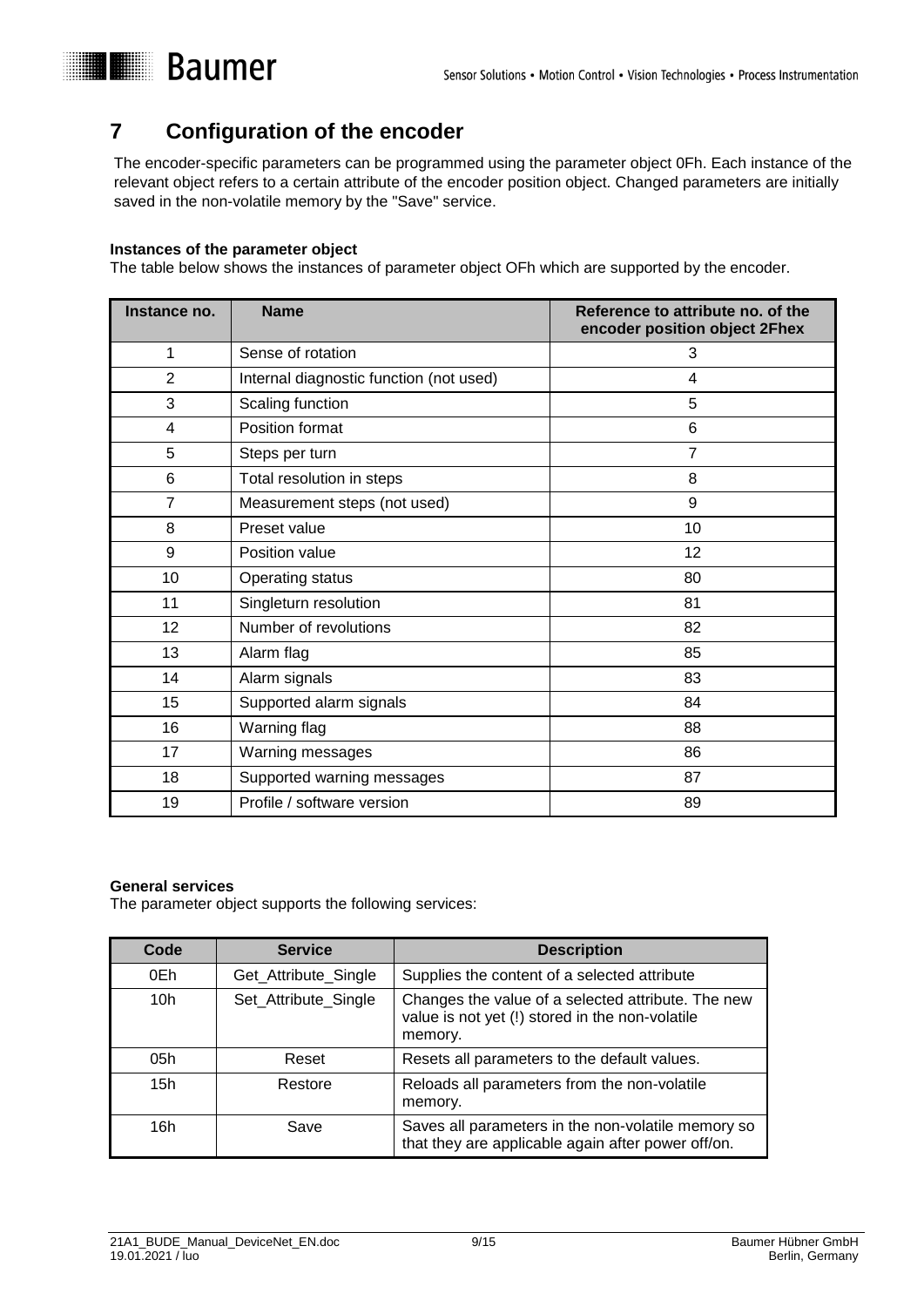## <span id="page-9-0"></span>**8 Encoder position object**

The encoder position object is a manufacturer-specific object. The class code is 2Fh.

### **Instance attributes**

Due to their differing functionality, the instance attributes are subdivided into two groups. The first group, attribute I to 12, contains the parameters for position calculation. The second group, attribute 80 to 95, contains the diagnostic functions. Changed parameters are only saved in the non-volatile memory by the "save" service.

| <b>Attribute ID</b> | <b>Access</b>  | <b>Name</b>                     | Data type                | <b>Description</b>                    | <b>Values</b>         |
|---------------------|----------------|---------------------------------|--------------------------|---------------------------------------|-----------------------|
|                     | read           | No. of attributes               | <b>USINT</b>             | Number of supported attributes        |                       |
| $\overline{2}$      | read           | <b>Attributes</b>               | Array of<br><b>USINT</b> | List of supported attributes          |                       |
| 3                   | read/<br>write | Sense of rotation               | <b>BOOL</b>              | Setting the sense of rotation         | $0 = CW$<br>$1 = CCW$ |
| 4                   | read           | Internal diagnostic<br>function | <b>BOOL</b>              | Not used                              | $0 = OFF$             |
| 5                   | read           | Scaling function                | <b>BOOL</b>              | Activation of the scaling<br>function | $1 = ON$              |
| 6                   | read           | Position format                 | <b>USINT</b>             | Format of the position value          | $0 =$ Steps           |
| $\overline{7}$      | read/          | Steps per turn                  | <b>UDINT</b>             | Number of required steps per          | See op.               |
|                     | write          |                                 |                          | turn                                  | parameters            |
| 8                   | read/          | <b>Total resolution</b>         | <b>UDINT</b>             | Number of required steps over         | See                   |
|                     | write          |                                 |                          | the measurement range                 | operating             |
|                     |                |                                 |                          |                                       | parameters            |
| 9                   | read           | Reserved                        | <b>UDINT</b>             | Reserved                              | $= 0$                 |
| 10                  | read/          | Preset value                    | <b>UDINT</b>             | The position value is set to the      | See op.               |
|                     | write          |                                 |                          | preset value                          | parameters            |
| 11                  | read/          | COS delta                       | <b>DINT</b>              | Minimal position change value         | 1 to overall          |
|                     | write          |                                 |                          | in the COS mode                       | resolution            |
| 12                  | read           | Position value                  | <b>DINT</b>              | Current position value                | 1 to overall          |
|                     |                |                                 |                          |                                       | resolution            |

Table: Parameters for position calculation

### **Steps per turn**

The parameter "Steps per turn" defines the number of steps per revolution. If this parameter is set, the overall resolution is changed according to the following formula: *Total resolution = Steps per turn x turns*

### **Sense of rotation**

The sense of rotation defines whether the position values of the encoder increase when rotation takes place clockwise (CW) or counter clockwise (CCW) when looking at the shaft.

### **Total resolution in steps**

The parameter "Total resolution in steps" defines the total number of steps over the entire measurement range.

Example: Steps per turn = 3600; Turns =  $256$ ;  $\rightarrow$  Total resolution = 3600 x 256 = 921600

If the number of turns is programmed as a value not equal to  $2^n$  (1, 2, 4,...65536), parameterizing will have to be done anew as soon as the encoder's zero point has been exceeded in powerless state.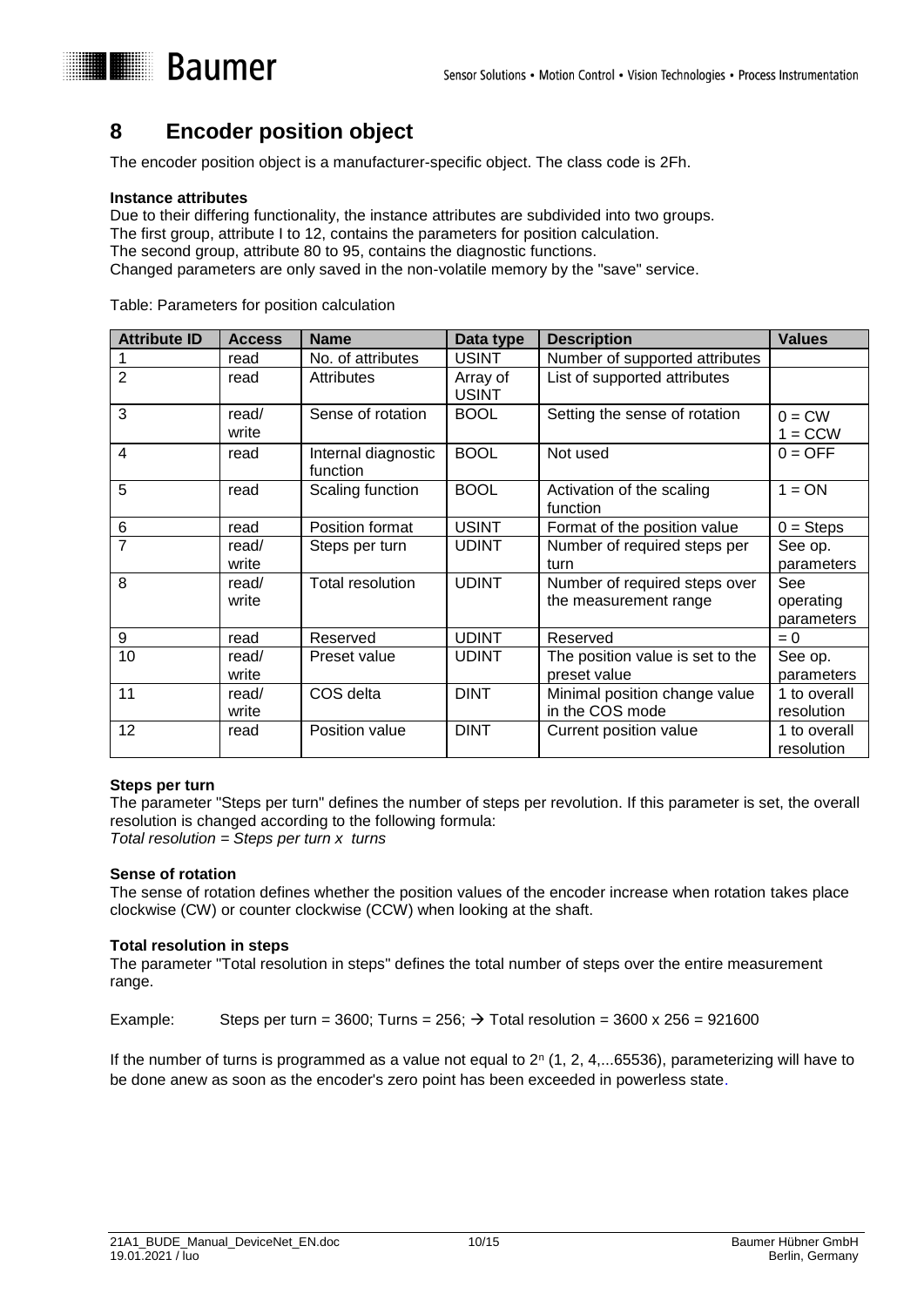

### **Preset function**

The preset function supports adjustment of the encoder zero to the system's mechanical zero. It sets the current position of the encoder to the preset value. The internal offset is calculated and stored in the encoder. The "Save" service must be used for fixed storage in the non-volatile memory.

Note: The preset function should only be used when the encoder is at a standstill.

Table of diagnostic functions:

| Attri-<br>bute <b>ID</b> | <b>Access</b> | <b>Name</b>                      | <b>Data</b><br>type | <b>Description</b>                                                                                                          | <b>Values</b>                                                                                                                                                                   |
|--------------------------|---------------|----------------------------------|---------------------|-----------------------------------------------------------------------------------------------------------------------------|---------------------------------------------------------------------------------------------------------------------------------------------------------------------------------|
| 80                       | read          | <b>Operating status</b>          | <b>USINT</b>        | Encoder diagnosis,<br>contains the operating<br>status                                                                      | Bit 0<br>$0 =$ Sense of rot. CW<br>$1 =$ Sense of rot. CCW<br>Bit 1<br>$0 =$ Diagnosis not supp.<br>$1 =$ Diagnosis supported<br>Bit 2<br>$0 =$ Scaling OFF<br>$1 =$ Scaling ON |
| 81                       | Read          | Singleturn<br>resolution         | <b>UDINT</b>        | Internal resolution per turn                                                                                                | See operating parameters                                                                                                                                                        |
| 82                       | Read          | No. of revolutions               | <b>UINT</b>         | Internal number of<br>revolutions                                                                                           | See operating parameters                                                                                                                                                        |
| 83                       | Read          | Alarm signals                    | <b>UINT</b>         | Error can lead to an<br>incorrect encoder position                                                                          | Bit 0<br>$0 = No$ position error<br>$1 = Pos. error$                                                                                                                            |
| 84                       | Read          | Supported alarm<br>signals       | <b>UINT</b>         | Information about<br>supported alarm signals                                                                                | Bit 0<br>$0 = Pos.$ error not<br>supported<br>$1 = Pos.$ error supported                                                                                                        |
| 85                       | Read          | Alarm flag                       | <b>BOOL</b>         | Indicates the occurrence<br>of an alarm signal<br>(depends on attr. 83)                                                     | $0 = OK$<br>$1 =$ Alarm                                                                                                                                                         |
| 86                       | Read          | Warning<br>messages              | <b>UINT</b>         | Internal parameters out of<br>tolerance                                                                                     | Bit 4<br>Voltage of the lithium cell<br>$0 = OK$<br>$1 = \text{too}$ low                                                                                                        |
| 87                       | Read          | Supported<br>warning<br>messages | <b>UINT</b>         | Information on supported<br>warning messages                                                                                | <b>Bit 4</b><br>Voltage warning signal for<br>lithium cell<br>$0 = not supported$<br>$1 =$ supported                                                                            |
| 88                       | Read          | Warning flag                     | <b>BOOL</b>         | Indicates the occurrence<br>of a warning signal<br>(depends on attr. 86)                                                    | $0 = OK$<br>$1 = Warning signal$                                                                                                                                                |
| 89                       | Read          | Profile and<br>software version  | <b>UDINT</b>        | Low-Word: Profile<br>High-Word: Software<br>version                                                                         |                                                                                                                                                                                 |
| 91                       | Read          | Offset value                     | <b>DINT</b>         | The offset value is<br>calculated within the<br>preset function and shifts<br>the position value by the<br>calculated value |                                                                                                                                                                                 |
| 95                       | Read          | Encoder type                     | <b>UINT</b>         | Describes the encoder<br>type                                                                                               |                                                                                                                                                                                 |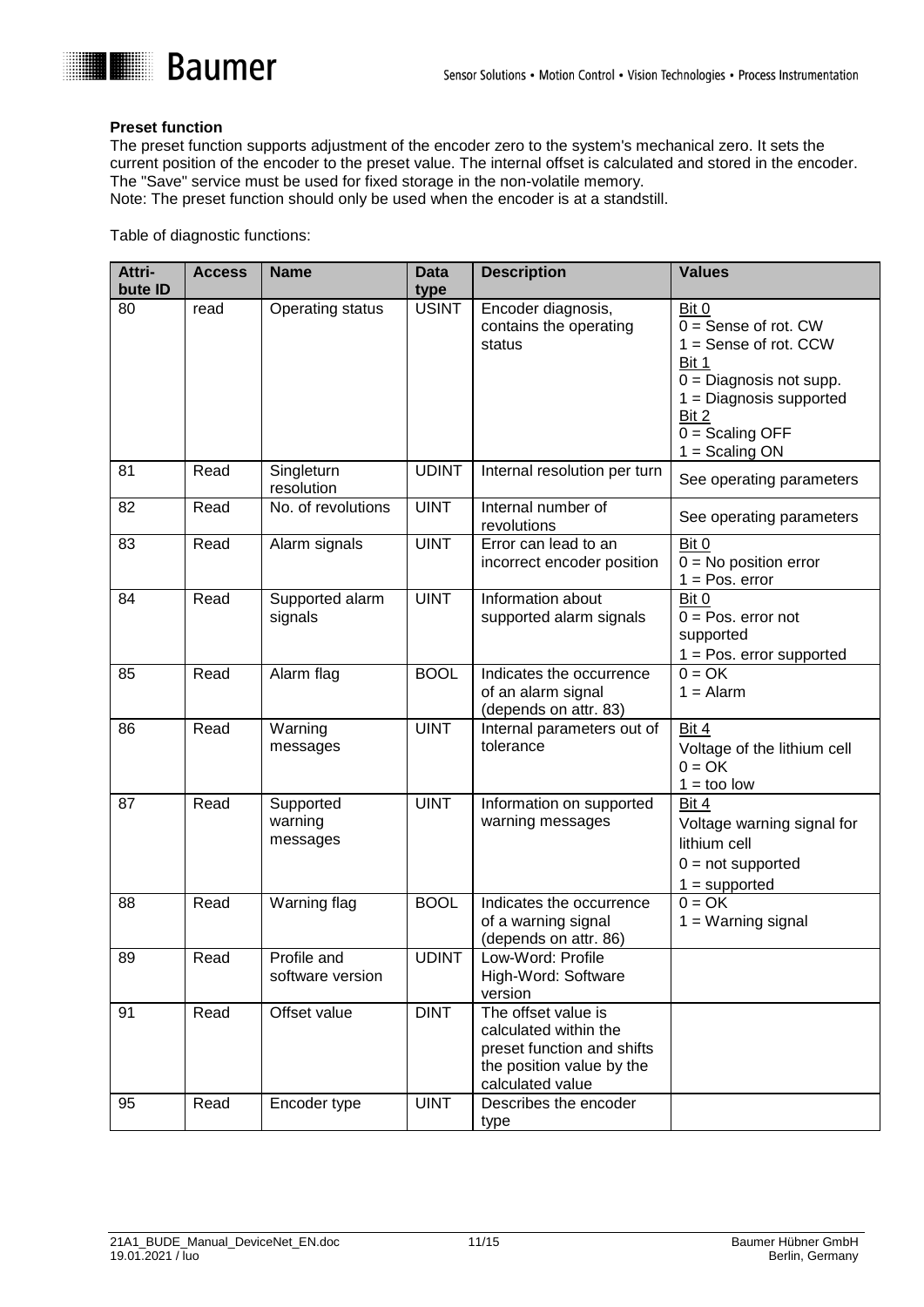

### **Parameter description**

### **Alarm signals**

Attribute 83 supplies the alarm signals. An alarm is set when the encoder has recognized a status which can lead to an incorrect encoder position. As soon as an alarm status is detected, the relevant bit is set to logic high. The alarm is reset automatically after 2.5 seconds. The alarm flag bit (attr. 85) is also set with each alarm.

#### **Warning messages**

Warnings are signalled by the encoder when internal encoder parameters are out of tolerance. In contrast to alarm signals, warnings do not indicate an incorrect position. Warnings are reset as soon as the parameter which was out of tolerance resumes a correct value. The warning flag bit (attr. 88) is also set with each warning.

#### **Offset value**

Attribute 91 contains the parameter offset value. The offset value is calculated within the preset function and shifts the position value by the calculated value. The preset function is used after the scaling function. The offset value is not saved in the non-volatile memory until the "Save" service is activated.

#### **Encoder type**

Encoder type = 01: Absolute encoder, singleturn Encoder type = 02: Absolute encoder, multiturn

#### **General services**

The encoder position object supports the following services:

| Code            | <b>Service</b>       | <b>Description</b>                                                                                          |
|-----------------|----------------------|-------------------------------------------------------------------------------------------------------------|
| 0Eh             | Get_Attribute_Single | Supplies the content of a selected attribute                                                                |
| 10 <sub>h</sub> | Set_Attribute_Single | Changes the value of a selected attribute.<br>The new value is not yet (!) saved in the non-volatile memory |
| 05h             | Reset                | Resets all parameters to the default values                                                                 |
| 15h             | Restore              | Reloads the parameters from the non-volatile memory                                                         |
| 16h             | Save                 | Saves all parameters in the non-volatile memory, so that they<br>are valid again after power off/on         |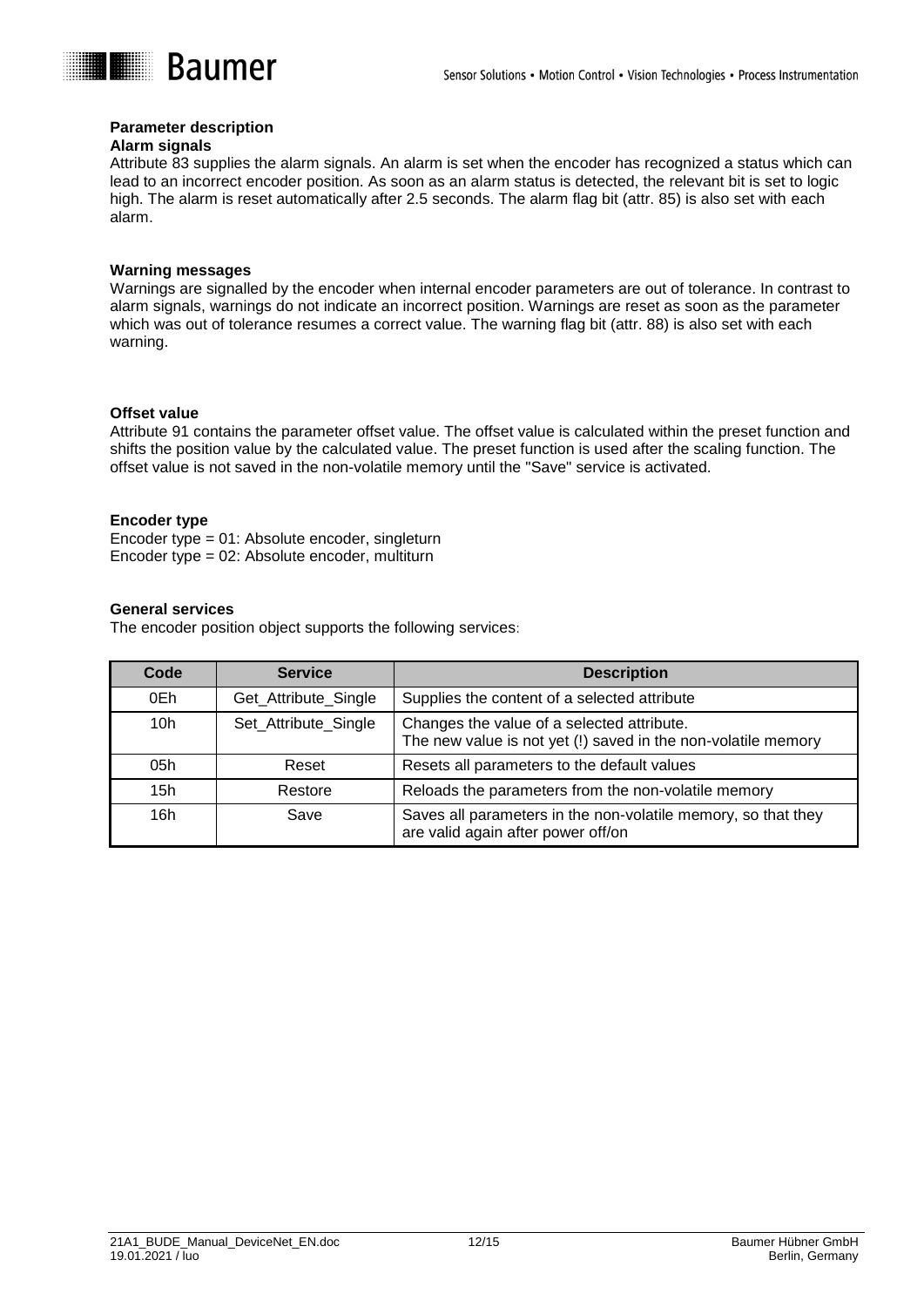## <span id="page-12-0"></span>**9 Terminal assignment and commissioning**

### <span id="page-12-1"></span>**9.1 Electrical connection**

**E Baumer** 

The bus cover must rest fully against the housing and be firmly screwed in place.

- For electrical connection, pull off the bus cover using the following method:
- Release the fastening screws of the bus cover
- Carefully loosen the bus cover and lift off in the axial direction

### <span id="page-12-2"></span>**9.1.1 Setting the user address**

The user address (MAC ID) is set decimally using two rotary switches in the bus cover. The maximum number of users is 63.

Set the user address decimally using the two rotary switches 1 and 2.



Example: 23

### <span id="page-12-3"></span>**9.1.2 Setting the baud rate**

The baud rate setting is binary, using switches 2 and 3 of the 3-pin DIP switch in the bus cover. The default value is 125 KBit/s.

| <b>Baud rate</b> | Setting of the 3 DIP switches |          |          |
|------------------|-------------------------------|----------|----------|
|                  | Switch 1                      | Switch 2 | Switch 3 |
| 125 kBit/s       |                               | OFF      | ∩FF      |
| 250 kBit/s       |                               | OFF      | ΩN       |
| 500 kBit/s       |                               | ٦N       | )FF      |
| 125 kBit/s *     |                               | ٦٨       | ∩N       |



 $X =$  don't care

\* As this switch setting is not defined, it is set internally to the default value 125 kbit/s.

### <span id="page-12-4"></span>**9.1.3 Terminating resistor**

If the connected encoder is the last device in the bus line, the bus must be terminated with a resistor. The resistor is in the bus cover and is connected using a DIP switch.

The terminating resistor must be switched to "ON" at the last user with a DIP switch (default setting OFF).



ON = Final user OFF = User X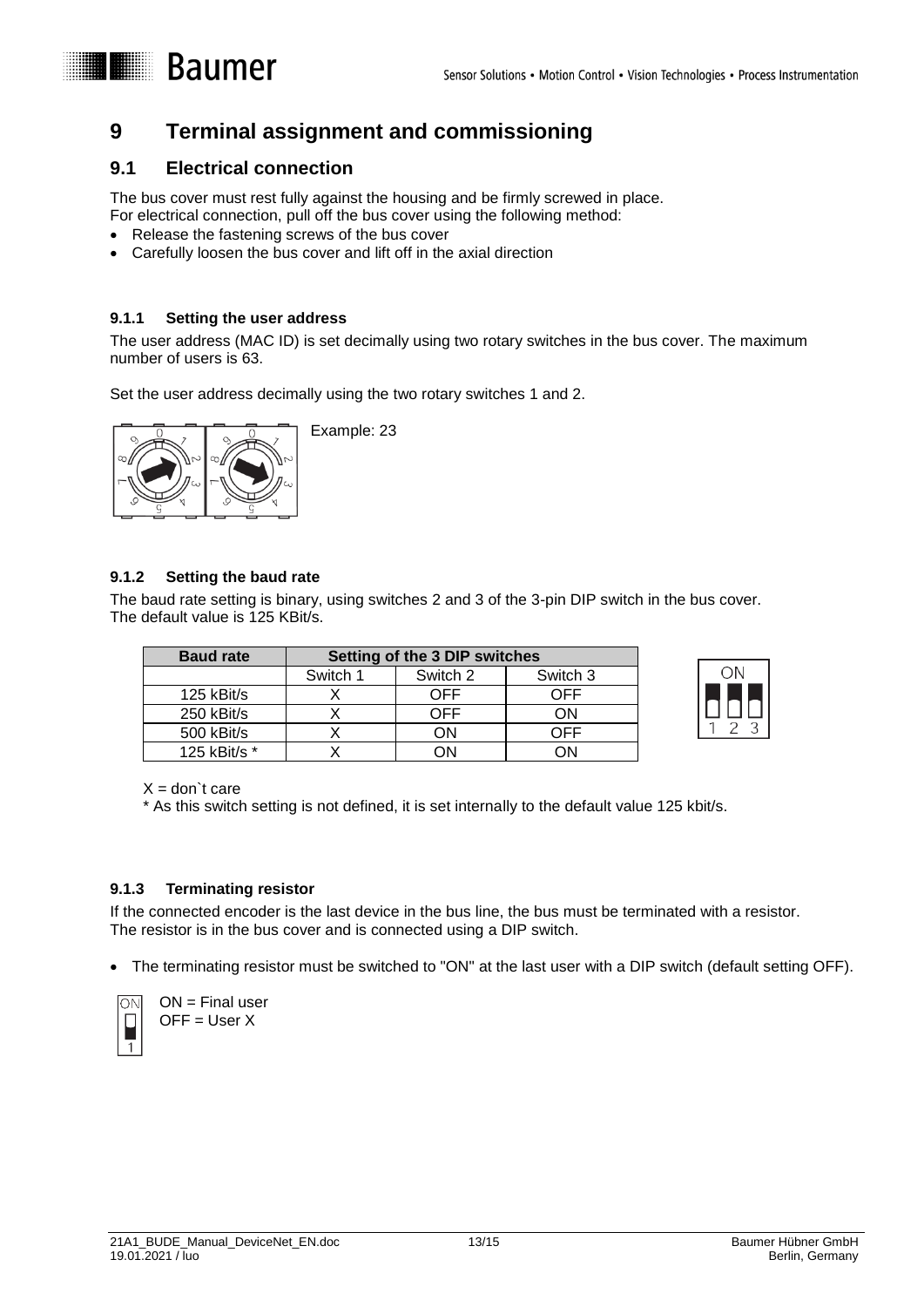### <span id="page-13-0"></span>**9.1.4 Bus cover connection**

- Release the cap nut of the cable gland.
- Push the cap nut and seal insert with contact sleeve onto the cable sheath.
- Strip the cable sheath and cores, completely remove the braided screen and shield film to the end of the cable sheath.
- The braided screen and shield film of the cable must not touch the housing.
- Push the sealing insert with contact sleeve along as far as the braided shield. Insert the sealing insert with contact sleeve and cable flush into the cable gland and tighten the cap nut.
- Insert the cores and the drain wire into the terminal strip and screw tight, observing the admissible core cross-section
- Use isolated core end sleeves. Use preferably isolated twin core end sleeves for supply voltage.



- Insert the drain wire into the drain terminal. The drain wire of the cable must not touch the housing.
- Terminals with the same designation are internally interconnected.
- For the power supply cable, gland 1 or 2 can be optionally used note admissible cable cross-sections.
- Guide cores along the shortest route from the cable gland to the terminal strip.
- Close unused cable glands with sealing bolts (supplied).

### **Assembly of basic encoder and bus cover:**

- Carefully plug the bus cover onto the D-SUB plug of the basic encoder, then press only via the sealing rubber, taking care not to tilt it. The bus cover must rest fully against the basic encoder.
- Tighten both the fastening screws firmly in the same direction.

*The encoder housing and bus cover are only ideally connected if the bus cover is resting fully on the basic encoder (positive locking).*